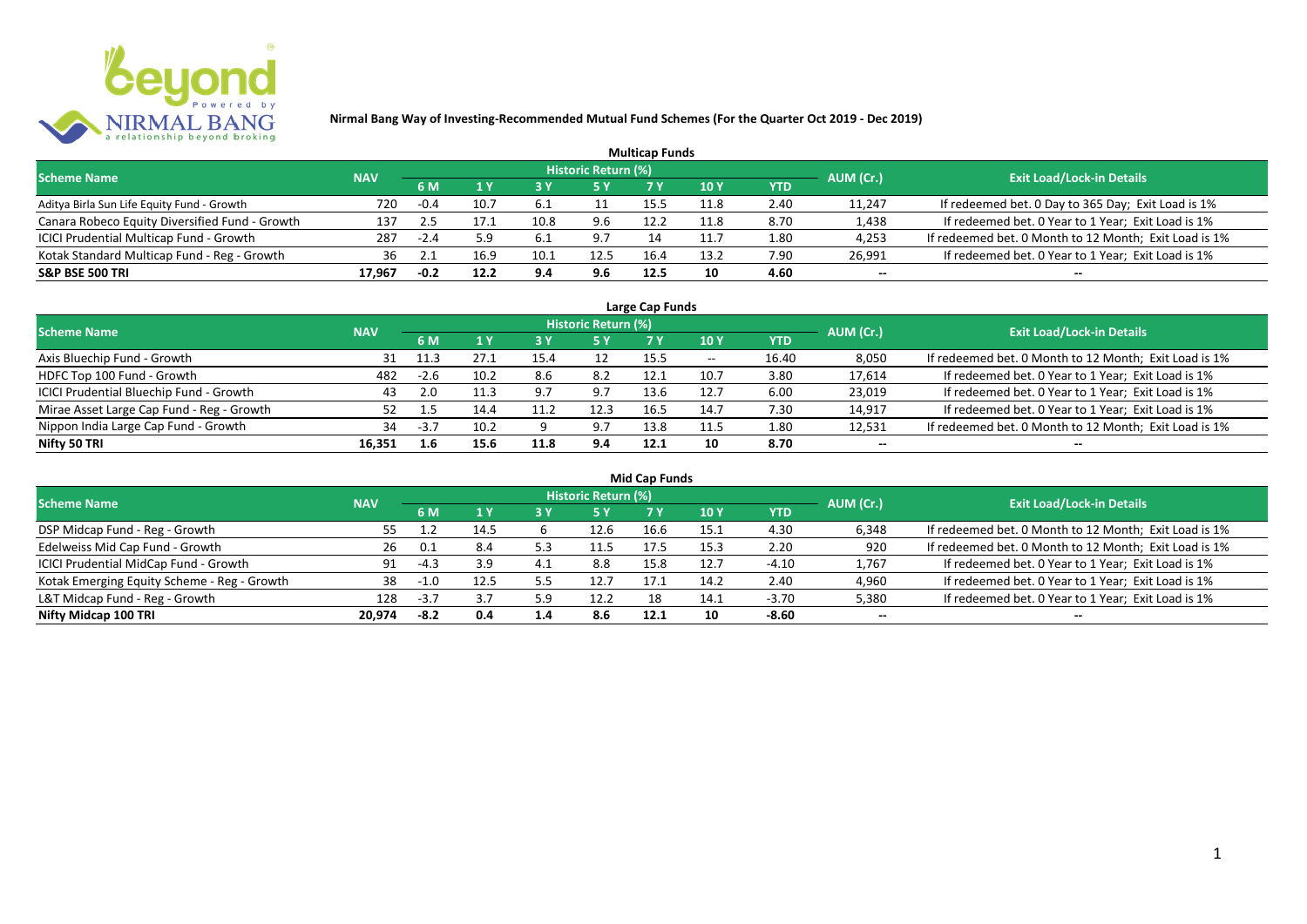

|                                                  |            |        |      |     |                            | Large & Midcap |      |      |           |                                                    |
|--------------------------------------------------|------------|--------|------|-----|----------------------------|----------------|------|------|-----------|----------------------------------------------------|
| <b>Scheme Name</b>                               | <b>NAV</b> |        |      |     | <b>Historic Return (%)</b> |                |      |      | AUM (Cr.) | <b>Exit Load/Lock-in Details</b>                   |
|                                                  |            | 6 M    |      |     | 5 Y                        |                |      | YTD  |           |                                                    |
| Canara Robeco Emerging Equities - Growth         | 92         | $-1.3$ |      | 8.2 | 13.8                       | 20.1           | 18.4 | 3.70 | 4.980     | If redeemed bet. 0 Year to 1 Year; Exit Load is 1% |
| Invesco India Growth Opportunities Fund - Growth | 35.        | 3.8    | 16.1 |     |                            |                | 12.8 | 7.70 | 1,822     | If redeemed bet. 0 Year to 1 Year; Exit Load is 1% |
| Principal Emerging Bluechip Fund - Growth        | 104        | 1.0    |      |     |                            | 18.7           | 14.9 | 2.70 | 2,199     | If redeemed bet. 0 Year to 1 Year; Exit Load is 1% |
| NIFTY Large Midcap 250 TRI                       | 7.077      | $-2.0$ |      | 8.2 | 10.6                       | 14             |      | 1.20 | $- -$     | $- -$                                              |

| <b>Focused Funds</b>             |            |        |      |      |                            |      |       |       |           |                                                       |  |  |  |
|----------------------------------|------------|--------|------|------|----------------------------|------|-------|-------|-----------|-------------------------------------------------------|--|--|--|
| <b>Scheme Name</b>               | <b>NAV</b> |        |      |      | <b>Historic Return (%)</b> |      |       |       | AUM (Cr.) | <b>Exit Load/Lock-in Details</b>                      |  |  |  |
|                                  |            | 6 M    |      |      | 5 Y                        |      | 10 Y  | YTD   |           |                                                       |  |  |  |
| Axis Focused 25 Fund - Growth    | 30         | 10.1   | 20.5 | 13.9 | 14.4                       | 15.4 | $- -$ | 11.60 | 8,384     | If redeemed bet. 0 Month to 12 Month; Exit Load is 1% |  |  |  |
| SBI Focused Equity Fund - Growth | 148        | 4.9    |      | 11.6 | 13.1                       |      |       | 11.80 | 5,726     | If redeemed bet. 0 Year to 1 Year; Exit Load is 1%    |  |  |  |
| <b>S&amp;P BSE 500 TRI</b>       | 17.967     | $-0.2$ | 12.2 | 9.4  | 9.6                        | 12.5 | 10    | 4.60  | $- -$     | $-$                                                   |  |  |  |

| <b>Small Cap Funds</b>                         |            |         |        |                     |      |                          |       |            |           |                                                    |  |  |  |
|------------------------------------------------|------------|---------|--------|---------------------|------|--------------------------|-------|------------|-----------|----------------------------------------------------|--|--|--|
| <b>Scheme Name</b>                             | <b>NAV</b> |         |        | Historic Return (%) |      |                          |       |            | AUM (Cr.) | <b>Exit Load/Lock-in Details</b>                   |  |  |  |
|                                                |            |         |        |                     | 5 Y  | 7 Y                      | 10Y   | <b>YTD</b> |           |                                                    |  |  |  |
| Franklin India Smaller Companies Fund - Growth | 49         | -9.6    | $-1.8$ | $-0.1$              | 8.7  | 17.5                     | 15.2  | $-6.70$    | 7,005     | If redeemed bet. 0 Year to 1 Year; Exit Load is 1% |  |  |  |
| HDFC Small Cap Fund - Growth                   | 39         | $-11.6$ | $-4.4$ |                     | 11.1 | 14.5                     | 12.3  | $-9.10$    | 8,845     | If redeemed bet. 0 Year to 1 Year; Exit Load is 1% |  |  |  |
| L&T Emerging Businesses Fund - Reg - Growth    | 22         | $-9.0$  | $-5.5$ | 5.4                 | 12.4 | $\overline{\phantom{a}}$ | $- -$ | $-10.10$   | 5,985     | If redeemed bet. 0 Year to 1 Year; Exit Load is 1% |  |  |  |
| SBI Small Cap Fund - Growth                    |            |         | 9.8    | 10.8                | 17.6 | 23.3                     | 17.7  | 3.70       | 2,704     | If redeemed bet. 0 Year to 1 Year; Exit Load is 1% |  |  |  |
| Nifty Smallcap 100 TRI                         | 6.827      | $-14.8$ | $-4.3$ | $-3.9$              | 3.7  |                          | 6.5   | $-13.00$   | $- -$     | --                                                 |  |  |  |

## **ELSS Schemes (Tax Saving u/s 80-C)**

| <b>Scheme Name</b>                            | <b>NAV</b> |      |      | <b>Historic Return (%)</b> |           |       |            |         | AUM (Cr.) | <b>Exit Load/Lock-in Details</b> |
|-----------------------------------------------|------------|------|------|----------------------------|-----------|-------|------------|---------|-----------|----------------------------------|
|                                               |            | 6 M  |      |                            | <b>5Y</b> | 7 Y   | <b>10Y</b> | YTD     |           |                                  |
| Aditya Birla Sun Life Tax Relief 96 - Growth  | 31         | -2.b | 6.6  |                            | 11.8      | 15.6  | 11.4       | $-0.30$ | 9,129     | Nil                              |
| Axis Long Term Equity Fund - Growth           | 48         | 9.8  | 22.9 | 12.8                       | 13.4      | 19.1  | $- -$      | 12.00   | 20,425    | Nil                              |
| IDFC Tax Advantage (ELSS) Fund - Reg - Growth | 53         | -5.3 | 4.6  |                            | 10.2      | 14.3  | 12.1       | $-1.60$ | 1,994     | Nil                              |
| Invesco India Tax Plan - Growth               |            |      | 11.8 | 9 3                        |           | 15.6  | 13.7       | 5.40    | 912       | Nil                              |
| Mirae Asset Tax Saver Fund - Reg - Growth     | 18         |      |      | 12.7                       | $-$       | $- -$ | $- -$      | 7.50    | 2,466     | Nil                              |
| <b>S&amp;P BSE 200 TRI</b>                    | 5,834      | 0.8  | 13.6 | 10.3                       | 10        | 12.8  | 10.2       | 6.00    | $- -$     | $- -$                            |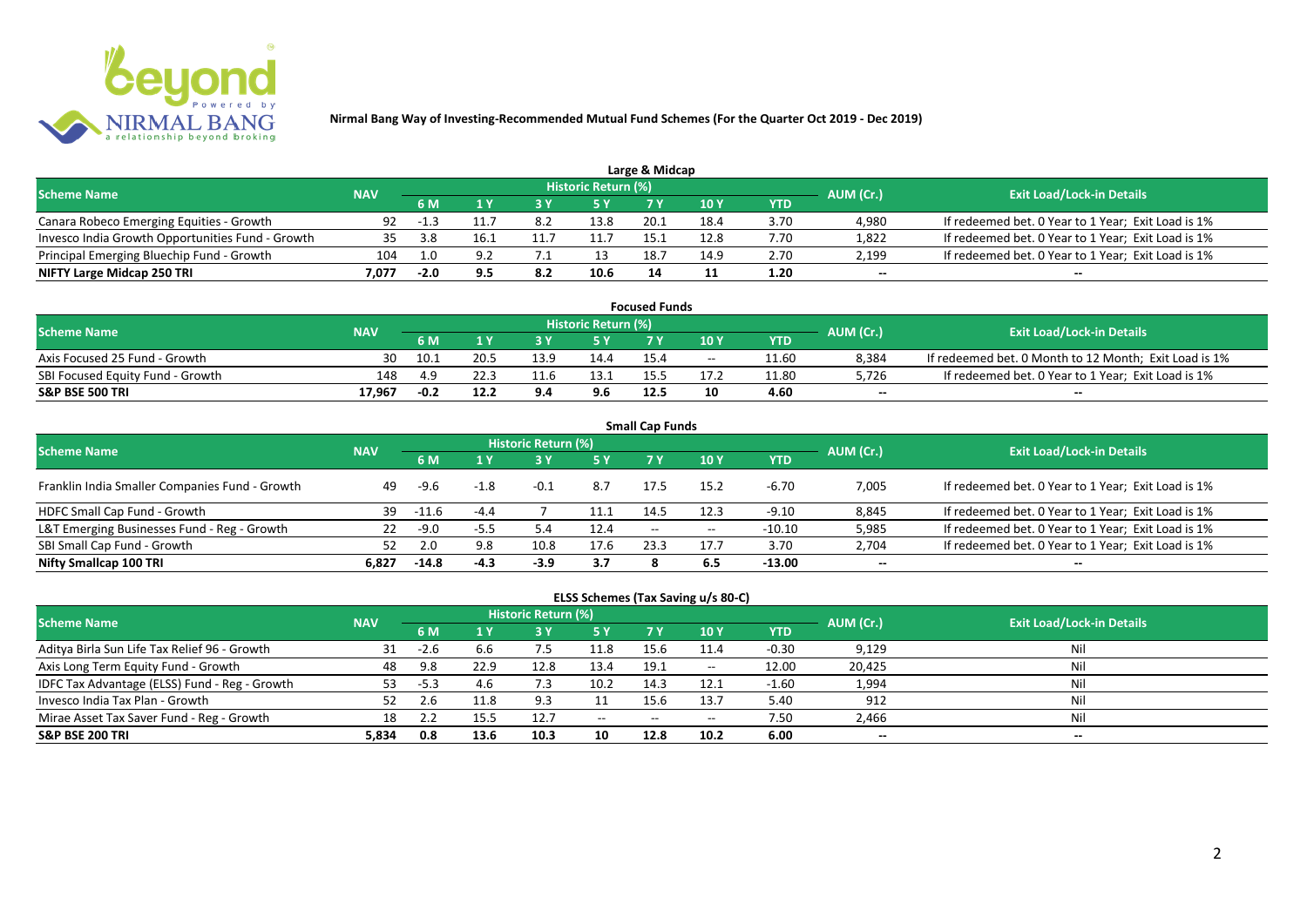

| <b>Contra/Value Fund</b>                  |            |        |      |                            |      |      |      |            |           |                                                    |  |  |  |  |
|-------------------------------------------|------------|--------|------|----------------------------|------|------|------|------------|-----------|----------------------------------------------------|--|--|--|--|
| <b>Scheme Name</b>                        | <b>NAV</b> |        |      | <b>Historic Return (%)</b> |      |      |      |            | AUM (Cr.) | <b>Exit Load/Lock-in Details</b>                   |  |  |  |  |
|                                           |            | 6 M    | 1 Y  |                            | 5 Y  | 7 Y  | 10Y  | <b>YTD</b> |           |                                                    |  |  |  |  |
| Kotak India EQ Contra Fund - Reg - Growth | 53         | 1.4    |      | 11.3                       | 10.4 |      | 10.9 | 6.50       | 860       | If redeemed bet. 0 Year to 1 Year; Exit Load is 1% |  |  |  |  |
| Invesco India Contra Fund - Growth        | 47         | $-0.7$ | 8.3  | 9.9                        | 11.8 | 16.1 |      | 2.00       | 4,263     | If redeemed bet. 0 Year to 1 Year; Exit Load is 1% |  |  |  |  |
| UTI Value Opportunities Fund - Growth     |            | $-0.8$ |      |                            |      |      | 10   | 4.00       | 4,333     | If redeemed bet. 0 Year to 1 Year; Exit Load is 1% |  |  |  |  |
| Nippon India Value Fund - Growth          | 73         |        |      |                            | Q7   | 12.6 | 10.7 | 2.50       | 3,072     | If redeemed bet. 0 Year to 1 Year; Exit Load is 1% |  |  |  |  |
| <b>S&amp;P BSE 500 TRI</b>                | 17.967     | $-0.2$ | 12.2 | 9.4                        | 9.6  | 12.5 | 10   | 4.60       | $- -$     | $-$                                                |  |  |  |  |

| Sector/Thematic                                        |            |        |        |                     |           |      |            |            |                          |                                                    |  |  |  |
|--------------------------------------------------------|------------|--------|--------|---------------------|-----------|------|------------|------------|--------------------------|----------------------------------------------------|--|--|--|
| Scheme Name                                            | <b>NAV</b> |        |        | Historic Return (%) |           |      |            |            | AUM (Cr.)                | <b>Exit Load/Lock-in Details</b>                   |  |  |  |
|                                                        |            | 6 M    | 1 Y    | <b>73 Y</b>         | <b>5Y</b> | 7Y   | <b>10Y</b> | <b>YTD</b> |                          |                                                    |  |  |  |
| Canara Robeco Consumer Trends Fund - Reg -             | 42         | 8.7    | 24.3   | 12.4                | 14        | 15.8 |            | 11.70      | 354                      | If redeemed bet. 0 Year to 1 Year; Exit Load is 1% |  |  |  |
| Growth                                                 |            |        |        |                     |           |      |            |            |                          |                                                    |  |  |  |
| Mirae Asset Great Consumer Fund - Growth               | 36         | 5.3    | 17.5   | 13.8                | 13.3      | 16.2 | $- -$      | 6.20       | 873                      | If redeemed bet. 0 Year to 1 Year; Exit Load is 1% |  |  |  |
| <b>ICICI Prudential Technology Fund - Growth</b>       | 59         | $-0.6$ |        | 14.1                | 9.5       | 17.4 |            | 3.50       | 440                      | If redeemed bet. 0 Day to 15 Day; Exit Load is 1%  |  |  |  |
| Nippon India Pharma Fund - Growth                      | 143        | -6.4   | $-7.3$ | $-0.9$              | 4         | 11.6 | 14.5       | $-4.70$    | 2,332                    | If redeemed bet. 0 Year to 1 Year; Exit Load is 1% |  |  |  |
| ICICI Prudential Banking and Financial Services Fund - |            |        |        |                     |           |      |            |            |                          |                                                    |  |  |  |
| Retail - Growth                                        | 63         | $-3.0$ | 17.9   | 10.4                | 14.3      | 17.5 | 15.8       | 3.90       | 3,290                    | If redeemed bet. 0 Day to 15 Day; Exit Load is 1%  |  |  |  |
| <b>S&amp;P BSE 500 TRI</b>                             | 17.967     | $-0.2$ | 12.2   | 9.4                 | 9.6       | 12.5 | 10         | 4.60       | $\overline{\phantom{a}}$ | $\overline{\phantom{a}}$                           |  |  |  |

| <b>Dynamic Asset Allocation Funds</b>            |            |     |      |                            |            |                                                |                 |            |           |                                                         |  |  |  |
|--------------------------------------------------|------------|-----|------|----------------------------|------------|------------------------------------------------|-----------------|------------|-----------|---------------------------------------------------------|--|--|--|
| <b>Scheme Name</b>                               | <b>NAV</b> |     |      | <b>Historic Return (%)</b> |            |                                                |                 |            | AUM (Cr.) | <b>Exit Load/Lock-in Details</b>                        |  |  |  |
|                                                  |            | 6 M | 1 Y  | 73 Y                       | <b>5 Y</b> | <b>7 Y</b>                                     | 10 <sub>Y</sub> | <b>YTD</b> |           |                                                         |  |  |  |
| ICICI Prudential Balanced Advantage Fund - Reg - | 37         | 4.2 | 12.8 | -8.1                       | 9.4        | 12.4                                           | 12.1            | 7.30       | 27,956    | If redeemed bet. 0 Year to 1 Year; Exit Load is 1%      |  |  |  |
| Growth                                           |            |     |      |                            |            |                                                |                 |            |           |                                                         |  |  |  |
| Invesco India Dynamic Equity Fund - Growth       | 30         | 3.6 | 10.8 | 8.2                        | 8.4        | 12.1                                           | 10.7            | 7.40       | 922       | If redeemed bet. 0 Month to 3 Month; Exit Load is 0.25% |  |  |  |
| Nippon India Balanced Advantage Fund - Growth    | 92         | 0.6 |      |                            | 8.8        | 11.8                                           | 10.6            | 5.10       | 2,406     | If redeemed bet. 0 Month to 12 Month; Exit Load is 1%   |  |  |  |
| SBI Dynamic Asset Allocation Fund - Reg - Growth | 14         | 0.9 | 4.9  | 7.4                        | $\sim$     | $\hspace{0.1mm}-\hspace{0.1mm}-\hspace{0.1mm}$ | $- -$           | 3.00       | 681       | If redeemed bet. 0 Month to 12 Month; Exit Load is 1%   |  |  |  |
| NIFTY 50 Hybrid Composite Debt 65:35 Index       | 10.220     | 2.7 | 14.7 | 10.3                       | 9.4        | 11.1                                           | 9.7             | 9.10       | $- -$     | $- -$                                                   |  |  |  |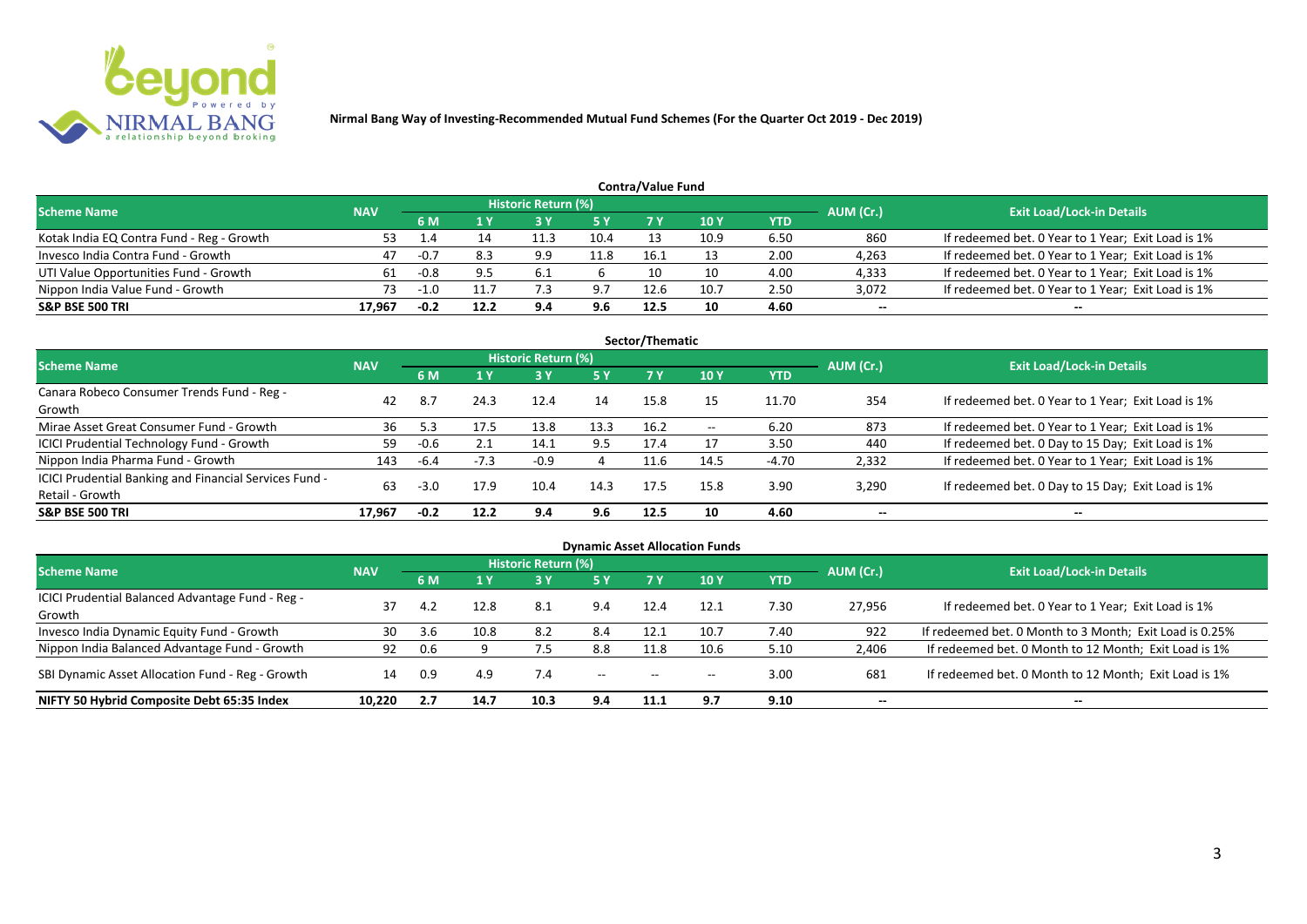

| <b>Hybrid Aggressive</b>                        |            |        |      |                            |       |                          |                 |            |           |                                                       |  |  |  |
|-------------------------------------------------|------------|--------|------|----------------------------|-------|--------------------------|-----------------|------------|-----------|-------------------------------------------------------|--|--|--|
| <b>Scheme Name</b>                              | <b>NAV</b> |        |      | <b>Historic Return (%)</b> |       |                          |                 |            | AUM (Cr.) | <b>Exit Load/Lock-in Details</b>                      |  |  |  |
|                                                 |            | 6 M    |      |                            | 5 Y   | 7 Y                      | 10 <sub>1</sub> | <b>YTD</b> |           |                                                       |  |  |  |
| HDFC Hybrid Equity Fund - Growth                | 54         | $-0.2$ | 9.9  | 4.9                        | 57    | 9.7                      | 8.7             | 4.10       | 21,076    | If redeemed bet. 0 Year to 1 Year; Exit Load is 1%    |  |  |  |
| ICICI Prudential Equity & Debt Fund - Growth    | 133        | $-0.6$ | 7.9  | ر.,                        | 9.8   | 14.1                     | 13.3            | 4.00       | 23,487    | If redeemed bet. 0 Year to 1 Year; Exit Load is 1%    |  |  |  |
| Mirae Asset Hybrid - Equity Fund - Reg - Growth | 15         |        | 12.7 | 9.4                        | $- -$ | $\overline{\phantom{a}}$ | --              | 6.30       | 2,590     | If redeemed bet. 0 Year to 1 Year; Exit Load is 1%    |  |  |  |
| SBI Equity Hybrid Fund - Growth                 | 141        | 6.0    | 18   | 9.3                        | 11.3  | 14.9                     | 11.8            | 10.30      | 30,551    | If redeemed bet. 0 Month to 12 Month; Exit Load is 1% |  |  |  |
| Canara Robeco Equity Hybrid Fund - Growth       | 163        | 3.4    | 14.6 | 8.4                        | 10.4  | 13.1                     | 12.3            | 8.20       | 2,488     | If redeemed bet. 0 Year to 1 Year; Exit Load is 1%    |  |  |  |
| NIFTY 50 Hybrid Composite Debt 65:35 Index      | 10.220     | 2.7    | 14.7 | 10.3                       | 9.4   | 11.1                     | 9.7             | 9.10       | $- -$     | $- -$                                                 |  |  |  |

| <b>Arbitrage Fund</b>                      |            |     |     |                            |                  |     |     |      |           |                                                         |  |  |  |
|--------------------------------------------|------------|-----|-----|----------------------------|------------------|-----|-----|------|-----------|---------------------------------------------------------|--|--|--|
| <b>Scheme Name</b>                         | <b>NAV</b> |     |     | <b>Historic Return (%)</b> |                  |     |     |      | AUM (Cr.) | <b>Exit Load/Lock-in Details</b>                        |  |  |  |
|                                            |            | L M | : M | 6 M                        | $\overline{1}$ Y |     |     | YTD  |           |                                                         |  |  |  |
| IDFC Arbitrage Fund - Reg - Growth         | 24         |     |     | $b_{11}$                   | 6.4              | b.4 | b.1 | 6.70 | 10,163    | If redeemed bet. 0 Month to 1 Month; Exit Load is 0.25% |  |  |  |
| Kotak Equity Arbitrage Fund - Reg - Growth |            |     |     | 6.5                        |                  |     |     | 6.50 | 15,972    | If redeemed bet. 0 Day to 30 Day; Exit Load is 0.25%    |  |  |  |
| Nippon India Arbitrage Fund - Growth       |            |     |     | . ხ.                       | 6.5              | b.b |     | 6.70 | 9,441     | If redeemed bet. 0 Month to 1 Month; Exit Load is 0.25% |  |  |  |

| <b>Equity Saver</b>                      |            |       |      |                            |        |       |       |            |           |                                                       |  |  |  |
|------------------------------------------|------------|-------|------|----------------------------|--------|-------|-------|------------|-----------|-------------------------------------------------------|--|--|--|
| <b>Scheme Name</b>                       | <b>NAV</b> |       |      | <b>Historic Return (%)</b> |        |       |       |            | AUM (Cr.) | <b>Exit Load/Lock-in Details</b>                      |  |  |  |
|                                          |            | 6 M   |      |                            | 5 Y    | 7V    | 10Y   | <b>YTD</b> |           |                                                       |  |  |  |
| Axis Equity Saver Fund - Reg - Growth    | 13         |       | L1.9 | 7.9                        | $\sim$ | $- -$ | $- -$ | 1.20       | 783       | If redeemed bet. 0 Month to 12 Month; Exit Load is 1% |  |  |  |
| <b>HDFC Equity Savings Fund - Growth</b> |            | - 0.7 | 6.3  | 6.4                        |        |       | 8.9   | 4.00       | 4,823     | If redeemed bet. 0 Year to 1 Year; Exit Load is 1%    |  |  |  |
| Kotak Equity Savings Fund - Reg - Growth | 15         | 2.9   | 8.8  |                            | 7.8    | $- -$ | $- -$ | 5.60       | 1.926     | If redeemed bet. 0 Year to 1 Year; Exit Load is 1%    |  |  |  |
| CRISIL Hybrid 50+50 - Moderate Index*    | $- -$      |       |      |                            |        | --    | $- -$ | $- -$      | $- -$     | $- -$                                                 |  |  |  |

|                                    |            |     |     |                            |     | Liauid Funds             |            |                 |           |                                  |
|------------------------------------|------------|-----|-----|----------------------------|-----|--------------------------|------------|-----------------|-----------|----------------------------------|
| <b>Scheme Name</b>                 | <b>NAV</b> |     |     | <b>Historic Return (%)</b> |     |                          | <b>YTM</b> | Avg             | AUM (Cr.) | <b>Exit Load/Lock-in Details</b> |
|                                    |            | 1 W | ! W | 1 <sub>M</sub>             | 3 M | 1Y                       |            | <b>Maturity</b> |           |                                  |
| Axis Liquid Fund - Growth          | 2.141      |     |     |                            | 5.9 |                          | 5.69       | 0.12            | 24,004    | Nil                              |
| IDFC Cash Fund - Reg - Growth      | 2.337      |     |     | 5.6                        | 5.6 | 6.8                      | 5.55       | 0.12            | 11,945    | Nil                              |
| Kotak Liquid Scheme - Reg - Growth | 3.908      | 5 A | 5.b |                            |     |                          |            | 0.11            | 25,805    | Ni                               |
| <b>CRISIL Liquid Fund Index</b>    | $- -$      | 5.9 | 5.9 | 6.Z                        | 6.2 | $\overline{\phantom{a}}$ | $- -$      | $-$             | $-$       | $-$                              |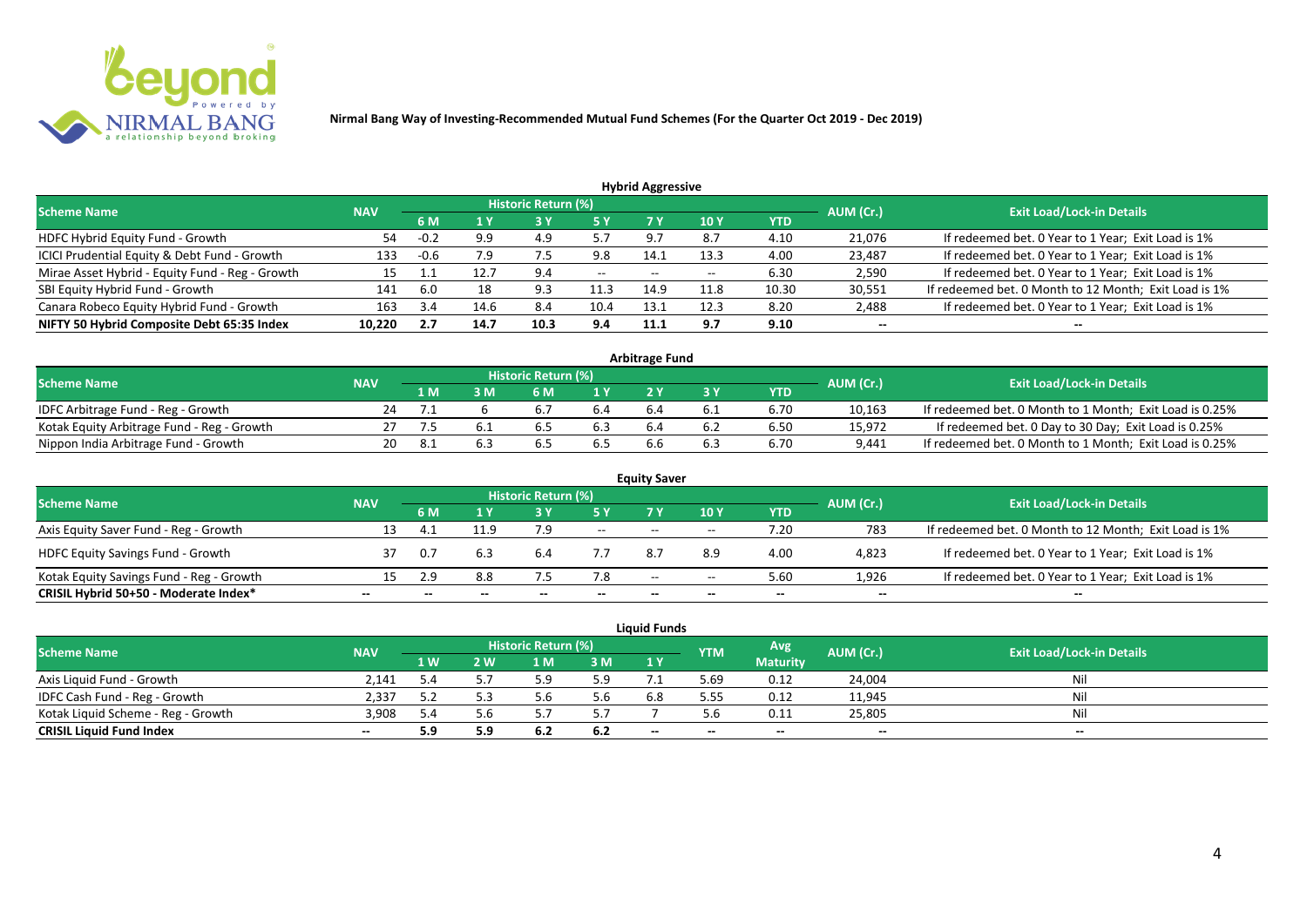

|                                               |            |     |                |                     |     | <b>Ultra Short Fund</b> |                          |                 |           |                                  |
|-----------------------------------------------|------------|-----|----------------|---------------------|-----|-------------------------|--------------------------|-----------------|-----------|----------------------------------|
| <b>Scheme Name</b>                            | <b>NAV</b> |     |                | Historic Return (%) |     |                         | <b>YTM</b>               | Avg             | AUM (Cr.) | <b>Exit Load/Lock-in Details</b> |
|                                               |            | 1 M | sм             | 6 M                 | 1 Y | 3 Y                     |                          | <b>Maturity</b> |           |                                  |
| IDFC Ultra Short Term Fund - Reg - Growth     |            |     |                | 8.3                 | 8.7 | $- -$                   | 6.28                     | 0.45            | 3,847     | Nil                              |
| Sundaram Ultra Short Term Fund - Reg - Growth |            |     |                | $- -$               | $-$ | $- -$                   | 6.32                     | 0.47            | 259       | Nil                              |
| L&T Ultra Short Term Fund - Growth            | 32         | 8.2 | $^{\prime}$ .4 | 7.8                 | 8.3 |                         | 6.06                     | 0.48            | 2,462     | Nil                              |
| <b>NIFTY Ultra Short Duration Debt Index</b>  | 3,948      |     | $\sqrt{.4}$    | 7.9                 | 8.4 |                         | $\overline{\phantom{a}}$ | $-$             | $- -$     | $- -$                            |

|                                                            |            |     |     |                     |       | <b>Money Market Fund</b> |            |                 |           |                                  |
|------------------------------------------------------------|------------|-----|-----|---------------------|-------|--------------------------|------------|-----------------|-----------|----------------------------------|
| <b>Scheme Name</b>                                         | <b>NAV</b> |     |     | Historic Return (%) |       |                          | <b>YTM</b> | Avg             | AUM (Cr.) | <b>Exit Load/Lock-in Details</b> |
|                                                            |            | 1 M | 3 M | 6 M                 | 1Y    | 3Y                       |            | <b>Maturity</b> |           |                                  |
| Aditya Birla Sun Life Money Manager Fund - Reg -<br>Growth | 262        | 7.8 |     | 8.4                 | 8.7   | 7.6                      | 5.98       | 0.39            | 10,219    | Nil                              |
| Franklin India Savings Fund - Growth                       | 36         | 9.2 |     | 8.9                 | 9.1   |                          | 6.41       | 0.58            | 2,554     | Nil                              |
| Nippon India Money Market Fund - Growth                    | 2,951      | 8.6 | 7.8 | 8.4                 | 8.7   | 7.6                      | 6.13       | 0.46            | 2,587     | Nil                              |
| <b>CRISIL Liquid Fund Index</b>                            | $- -$      | 6.2 | 6.2 | 6.7                 | $- -$ | $- -$                    | $- -$      | $- -$           | $-$       | $- -$                            |

| <b>Short Term Fund</b>                          |            |      |     |                     |      |            |            |                 |           |                                  |  |  |  |
|-------------------------------------------------|------------|------|-----|---------------------|------|------------|------------|-----------------|-----------|----------------------------------|--|--|--|
| <b>Scheme Name</b>                              | <b>NAV</b> |      |     | Historic Return (%) |      |            | <b>YTM</b> | Avg             | AUM (Cr.) | <b>Exit Load/Lock-in Details</b> |  |  |  |
|                                                 |            | 1 M. | 3 M | 6 M                 | 1Y   | <b>3 Y</b> |            | <b>Maturity</b> |           |                                  |  |  |  |
| Axis Short Term Fund - Growth                   |            |      | a a | 10.6                | 10.3 |            | 6.89       | 1.90            | 2,347     | Nil                              |  |  |  |
| HDFC Short Term Debt Fund - Growth              |            | 12.4 | 9.4 | 10.6                | 10.2 |            | 7.56       | 2.75            | 8,296     | Nil                              |  |  |  |
| IDFC Bond Fund - Short Term Plan - Reg - Growth | 40         | 11.7 | 10  | 10.7                | 10.8 |            | 7.05       | 2.10            | 10,052    | Nil                              |  |  |  |
| Kotak Bond Short Term Plan - Reg - Growth       | 37         | 11.9 | 8.8 | 10.7                | 10.4 |            | 7.59       | 2.73            | 9,788     | Nil                              |  |  |  |
| L&T Short Term Bond Fund - Reg - Growth         |            | 11.8 |     | 10.4                | 10.2 |            | 7.04       | 2.36            | 4,330     | Nil                              |  |  |  |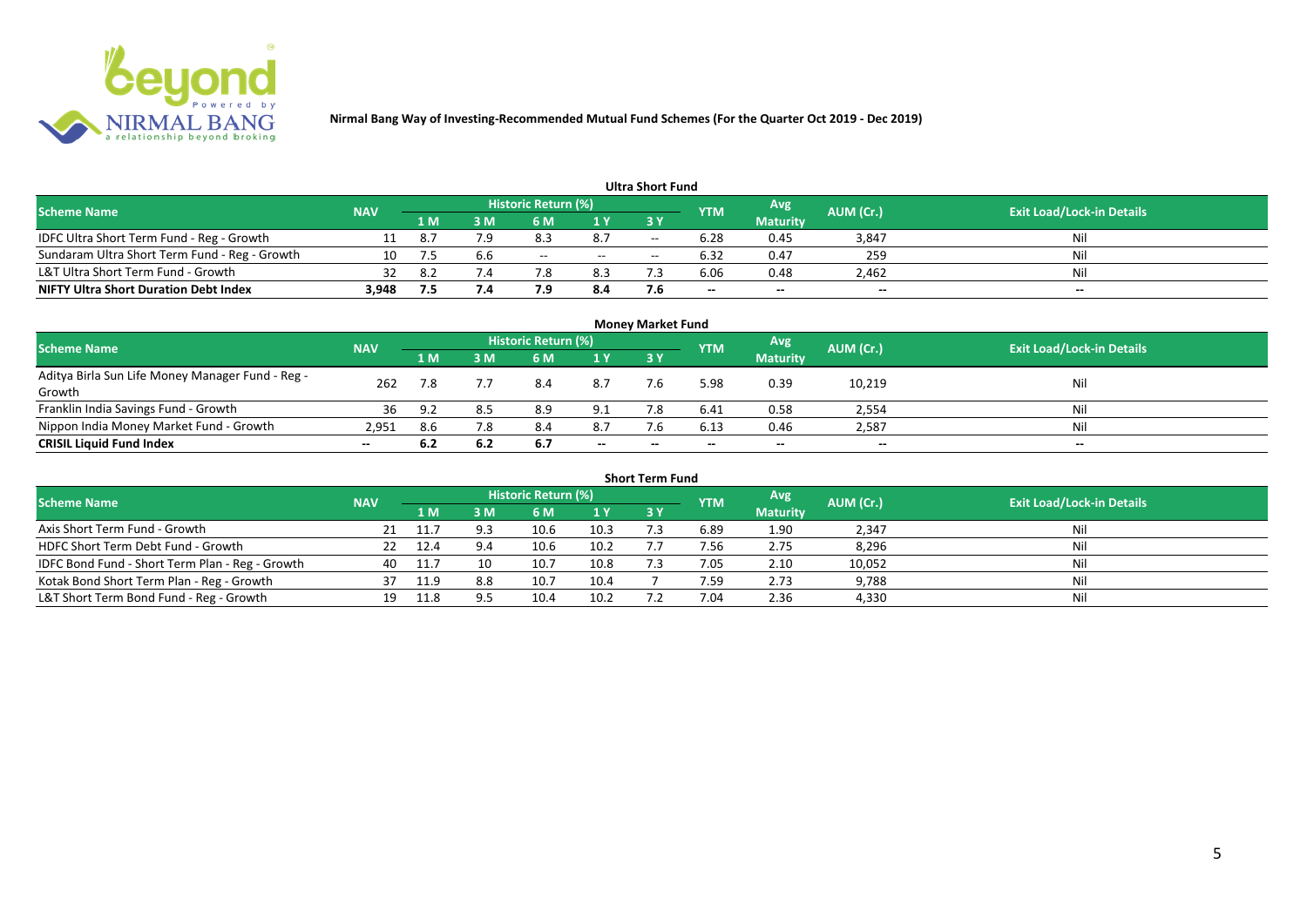

|                                           |            |     |    |                     |     | <b>Low Duration Fund</b> |            |                 |           |                                  |
|-------------------------------------------|------------|-----|----|---------------------|-----|--------------------------|------------|-----------------|-----------|----------------------------------|
| <b>Scheme Name</b>                        | <b>NAV</b> |     |    | Historic Return (%) |     |                          | <b>YTM</b> | Avg'            | AUM (Cr.) | <b>Exit Load/Lock-in Details</b> |
|                                           |            | 1 M | sм | 6 M                 | 1 Y | 3 Y                      |            | <b>Maturity</b> |           |                                  |
| Axis Treasury Advantage Fund - Growth     | 2.191      | 9.7 |    | Q 3                 | 9.4 |                          | 6.43       | 0.79            | 2,636     | Nil                              |
| Canara Robeco Savings Fund - Reg - Growth |            | 8.  |    | 8.4                 | 8.7 |                          | 6.2401     | 0.66            | 1,061     | Nil                              |
| IDFC Low Duration Fund - Reg - Growth     |            | . Q |    | 8.9                 | 8.9 | - -                      | 6.36       | 0.73            | 4,874     | Nil                              |

| <b>Banking &amp; PSU Bond Funds</b>            |            |      |    |                     |      |  |            |                 |           |                                  |  |  |  |  |
|------------------------------------------------|------------|------|----|---------------------|------|--|------------|-----------------|-----------|----------------------------------|--|--|--|--|
| <b>Scheme Name</b>                             | <b>NAV</b> |      |    | Historic Return (%) |      |  | <b>YTM</b> | Avg             | AUM (Cr.) | <b>Exit Load/Lock-in Details</b> |  |  |  |  |
|                                                |            | 1 M  | ١M | 6 M                 |      |  |            | <b>Maturity</b> |           |                                  |  |  |  |  |
| HDFC Banking and PSU Debt Fund - Reg - Growth  |            |      |    |                     |      |  | 7.79       | 2.68            | 3,572     | Nil                              |  |  |  |  |
| Kotak Banking and PSU Debt Fund - Reg - Growth |            |      |    |                     | 11.8 |  |            | 3.73            | 2,794     | Nil                              |  |  |  |  |
| IDFC Banking & PSU Debt Fund - Reg - Growth    |            | 13.3 |    |                     | 13 2 |  | 7.23       | 3.27            | 9,715     | Nil                              |  |  |  |  |

| <b>Corporate Bond Funds</b>                         |            |      |     |                            |      |       |            |                 |           |                                                        |  |  |  |  |
|-----------------------------------------------------|------------|------|-----|----------------------------|------|-------|------------|-----------------|-----------|--------------------------------------------------------|--|--|--|--|
| <b>Scheme Name</b>                                  | <b>NAV</b> |      |     | <b>Historic Return (%)</b> |      |       | <b>YTM</b> | Avg             | AUM (Cr.) | <b>Exit Load/Lock-in Details</b>                       |  |  |  |  |
|                                                     |            | 1 M  | ١M  | 6 M                        | 1Y   | $-3V$ |            | <b>Maturity</b> |           |                                                        |  |  |  |  |
| ICICI Prudential Corporate Bond Fund - Reg - Growth | 20         | 10.9 | 8.6 | 10.5                       | 10.2 |       | 7.34       | 2.36            | 9,147     | Nil                                                    |  |  |  |  |
| L&T Triple Ace Bond Fund - Reg - Growth             | 50         | -8.9 |     |                            | 13.9 | 6.4   | 7.74       | 8.56            | 1,616     | If redeemed bet. 0 Month to 3 Month; Exit Load is 0.5% |  |  |  |  |
| Kotak Corporate Bond Fund - Std - Growth            | 2.605      |      | 9.8 | 10.4                       | 10.2 |       |            | 1.52            | 2,757     | Nil                                                    |  |  |  |  |

| <b>Credit Risk Fund</b>                    |            |      |     |                     |     |           |            |                 |           |                                                           |  |  |  |
|--------------------------------------------|------------|------|-----|---------------------|-----|-----------|------------|-----------------|-----------|-----------------------------------------------------------|--|--|--|
| <b>Scheme Name</b>                         | <b>NAV</b> |      |     | Historic Return (%) |     |           | <b>YTM</b> | Avg.            | AUM (Cr.) | <b>Exit Load/Lock-in Details</b>                          |  |  |  |
|                                            |            | 1 M  | 3 M | 6 M                 | 1 Y | <b>3Y</b> |            | <b>Maturity</b> |           |                                                           |  |  |  |
| ICICI Prudential Credit Risk Fund - Growth | 21         | 11.1 | 8.8 | 9.1                 | 9.1 |           | 10.29      | 1.77            | 10,942    | If redeemed bet. 0 Year to 1 Year; Exit Load is 1%        |  |  |  |
| Kotak Credit Risk Fund - Reg - Growth      | 21         | 12.5 | 9.8 | 9.6                 | 9.1 |           | 9.71       | 2.49            | 4,732     | If redeemed bet. 0 Year to 1 Year; Exit Load is 1%        |  |  |  |
|                                            |            |      |     |                     |     |           |            |                 |           | If redeemed bet. 0 Month to 12 Month; Exit Load is 3%, If |  |  |  |
| SBI Credit Risk Fund - Growth              | 31         | 10.5 | 8.6 | 5.9                 | 7З  | h.h       | 9.26       | 2.63            | 5,211     | redeemed bet. 12 Month to 24 Month; Exit Load is 1.5%, If |  |  |  |
|                                            |            |      |     |                     |     |           |            |                 |           | redeemed bet. 24 Month to 36 Month; Exit Load is 0.75%    |  |  |  |